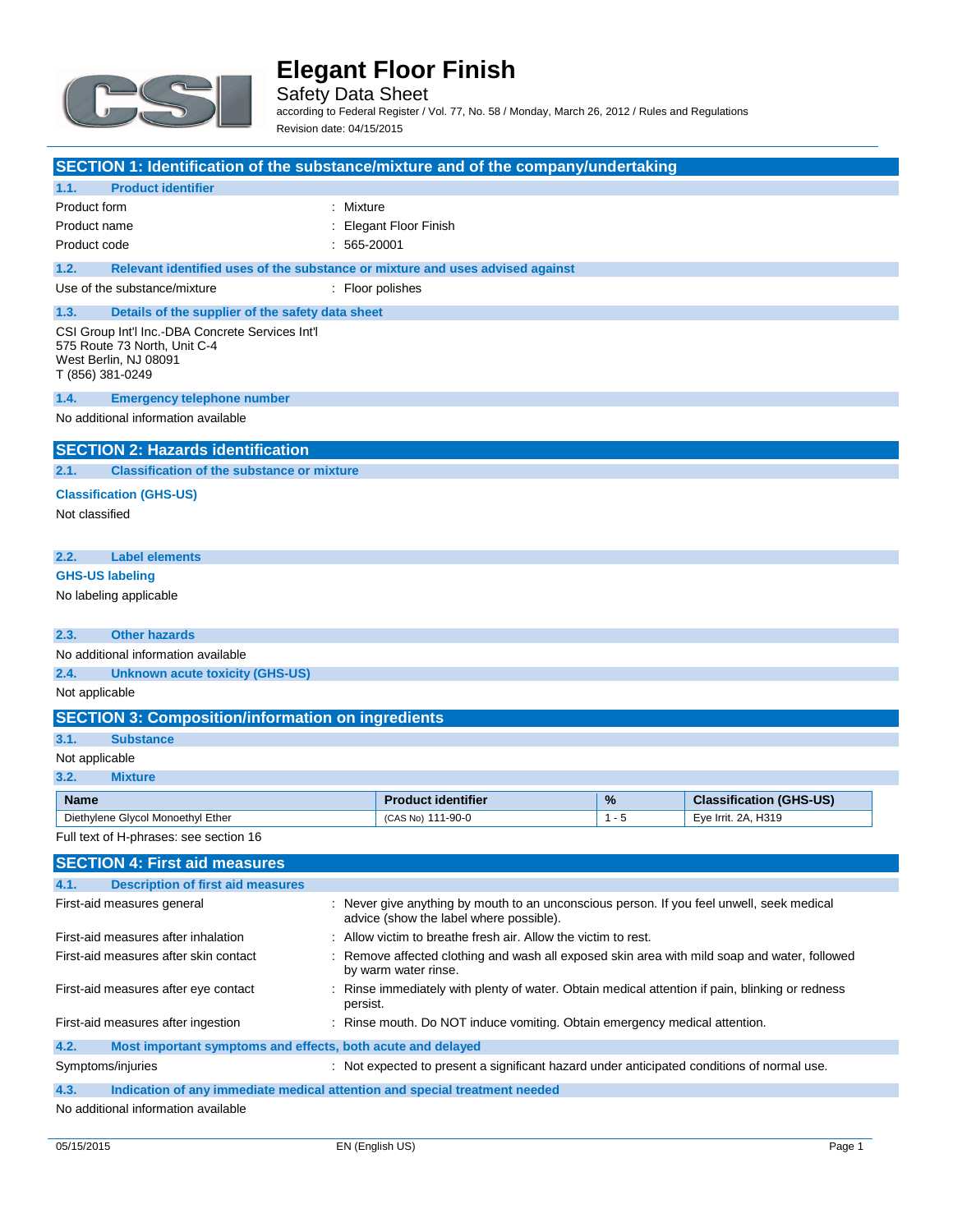## Safety Data Sheet

according to Federal Register / Vol. 77, No. 58 / Monday, March 26, 2012 / Rules and Regulations

|                                                               | <b>SECTION 5: Firefighting measures</b> |                                                                                                                                                                                                              |
|---------------------------------------------------------------|-----------------------------------------|--------------------------------------------------------------------------------------------------------------------------------------------------------------------------------------------------------------|
| <b>Extinguishing media</b><br>5.1.                            |                                         |                                                                                                                                                                                                              |
| Suitable extinguishing media                                  |                                         | : Foam. Dry powder. Carbon dioxide. Water spray. Sand.                                                                                                                                                       |
| Unsuitable extinguishing media                                |                                         | : Do not use a heavy water stream.                                                                                                                                                                           |
| 5.2.<br>Special hazards arising from the substance or mixture |                                         |                                                                                                                                                                                                              |
| No additional information available                           |                                         |                                                                                                                                                                                                              |
| 5.3.<br><b>Advice for firefighters</b>                        |                                         |                                                                                                                                                                                                              |
| Firefighting instructions                                     |                                         | : Use water spray or fog for cooling exposed containers. Exercise caution when fighting any                                                                                                                  |
|                                                               |                                         | chemical fire. Prevent fire-fighting water from entering environment.                                                                                                                                        |
| Protection during firefighting                                |                                         | : Do not enter fire area without proper protective equipment, including respiratory protection.                                                                                                              |
| <b>SECTION 6: Accidental release measures</b>                 |                                         |                                                                                                                                                                                                              |
| 6.1.                                                          |                                         | Personal precautions, protective equipment and emergency procedures                                                                                                                                          |
| 6.1.1.<br>For non-emergency personnel                         |                                         |                                                                                                                                                                                                              |
| Emergency procedures                                          |                                         | : Evacuate unnecessary personnel.                                                                                                                                                                            |
| 6.1.2.<br>For emergency responders                            |                                         |                                                                                                                                                                                                              |
| Protective equipment                                          |                                         | : Equip cleanup crew with proper protection.                                                                                                                                                                 |
| <b>Emergency procedures</b>                                   |                                         | : Ventilate area.                                                                                                                                                                                            |
| 6.2.<br><b>Environmental precautions</b>                      |                                         |                                                                                                                                                                                                              |
|                                                               |                                         | Prevent entry to sewers and public waters. Notify authorities if liquid enters sewers or public waters.                                                                                                      |
| 6.3.<br>Methods and material for containment and cleaning up  |                                         |                                                                                                                                                                                                              |
| Methods for cleaning up                                       |                                         | : Soak up spills with inert solids, such as clay or diatomaceous earth as soon as possible. Collect<br>spillage. Store away from other materials.                                                            |
| 6.4.<br><b>Reference to other sections</b>                    |                                         |                                                                                                                                                                                                              |
| See Heading 8. Exposure controls and personal protection.     |                                         |                                                                                                                                                                                                              |
| <b>SECTION 7: Handling and storage</b>                        |                                         |                                                                                                                                                                                                              |
| 7.1.<br><b>Precautions for safe handling</b>                  |                                         |                                                                                                                                                                                                              |
| Precautions for safe handling                                 |                                         | : Wash hands and other exposed areas with mild soap and water before eating, drinking or                                                                                                                     |
|                                                               |                                         | smoking and when leaving work. Provide good ventilation in process area to prevent formation                                                                                                                 |
|                                                               |                                         | of vapor.                                                                                                                                                                                                    |
| 7.2.                                                          |                                         | <b>Conditions for safe storage, including any incompatibilities</b>                                                                                                                                          |
| Storage conditions                                            |                                         | : Keep only in the original container in a cool, well ventilated place away from heat, hot surfaces,<br>sparks, open flame and other ignition sources. No smoking. Keep container closed when not in<br>use. |
| Incompatible products                                         |                                         | Strong bases. Strong acids.                                                                                                                                                                                  |
| Incompatible materials                                        |                                         | Sources of ignition. Direct sunlight.                                                                                                                                                                        |
| 7.3.<br><b>Specific end use(s)</b>                            |                                         |                                                                                                                                                                                                              |
| No additional information available                           |                                         |                                                                                                                                                                                                              |
| <b>SECTION 8: Exposure controls/personal protection</b>       |                                         |                                                                                                                                                                                                              |
| 8.1.<br><b>Control parameters</b>                             |                                         |                                                                                                                                                                                                              |
| <b>Elegant Floor Finish</b>                                   |                                         |                                                                                                                                                                                                              |
| <b>ACGIH</b>                                                  | Not applicable                          |                                                                                                                                                                                                              |
| <b>OSHA</b>                                                   | Not applicable                          |                                                                                                                                                                                                              |
|                                                               |                                         |                                                                                                                                                                                                              |
| Diethylene Glycol Monoethyl Ether (111-90-0)<br><b>ACGIH</b>  | Not applicable                          |                                                                                                                                                                                                              |
| <b>OSHA</b>                                                   | Not applicable                          |                                                                                                                                                                                                              |
|                                                               |                                         |                                                                                                                                                                                                              |
| 8.2.<br><b>Exposure controls</b>                              |                                         |                                                                                                                                                                                                              |
| Personal protective equipment                                 |                                         | : Avoid all unnecessary exposure.                                                                                                                                                                            |

05/15/2015 EN (English US) 2/6 Hand protection : Wear protective gloves/eye protection/face protection protective gloves.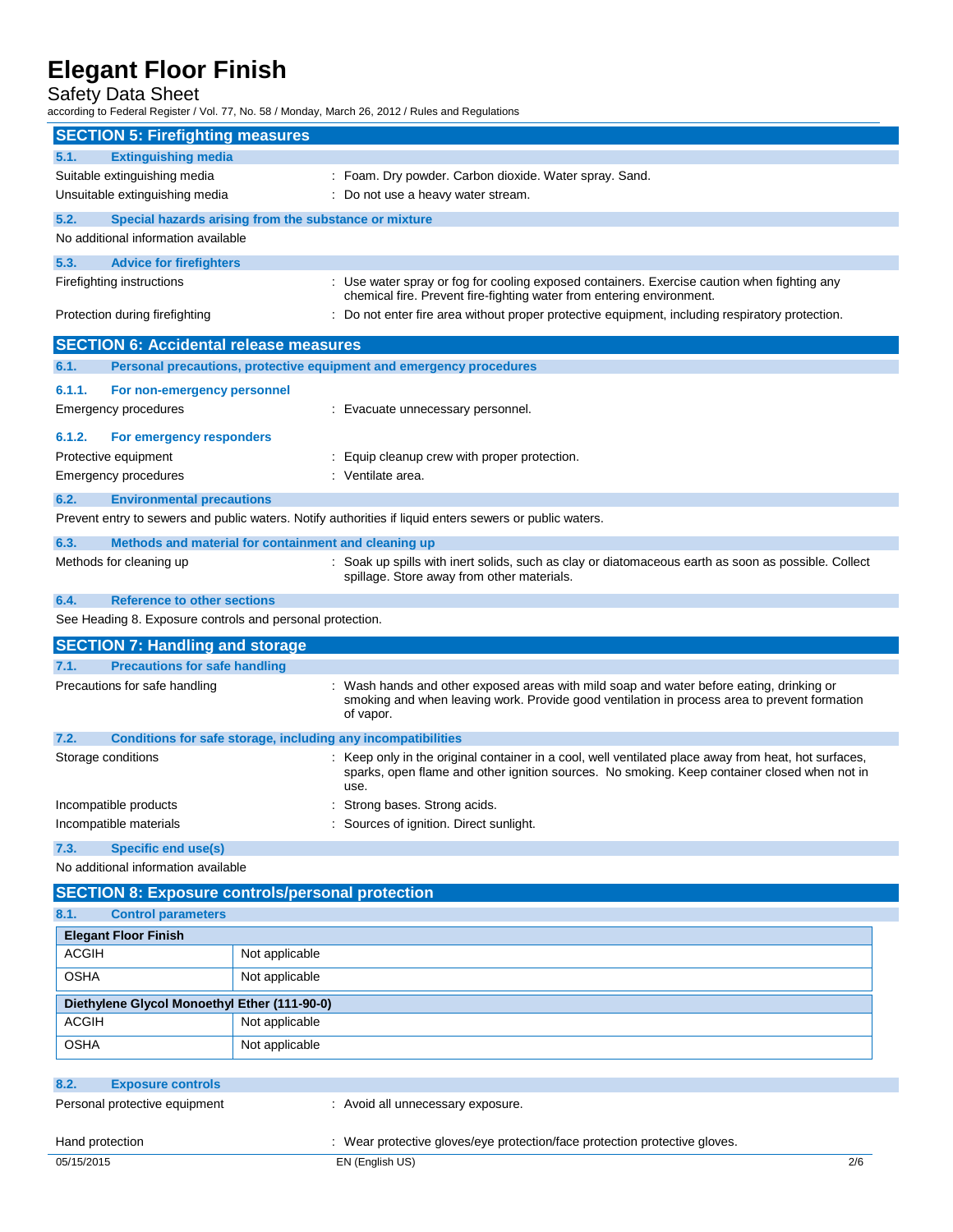### Safety Data Sheet

according to Federal Register / Vol. 77, No. 58 / Monday, March 26, 2012 / Rules and Regulations

| Eye protection         | : Chemical goggles or safety glasses.    |
|------------------------|------------------------------------------|
| Respiratory protection | : Wear appropriate mask.                 |
| Other information      | : Do not eat, drink or smoke during use. |

| <b>SECTION 9: Physical and chemical properties</b>            |                                                                                                                        |
|---------------------------------------------------------------|------------------------------------------------------------------------------------------------------------------------|
| Information on basic physical and chemical properties<br>9.1. |                                                                                                                        |
| Physical state                                                | : Liquid                                                                                                               |
| Color                                                         | milky                                                                                                                  |
| Odor                                                          | Acrylic                                                                                                                |
| Odor threshold                                                | No data available                                                                                                      |
| pH                                                            | $8 - 8.5$                                                                                                              |
| Melting point                                                 | No data available                                                                                                      |
| Freezing point                                                | No data available                                                                                                      |
| Boiling point                                                 | 212 - 220 °F                                                                                                           |
| Flash point                                                   | : No data available                                                                                                    |
| Relative evaporation rate (butyl acetate=1)                   | No data available                                                                                                      |
| Flammability (solid, gas)                                     | No data available                                                                                                      |
| <b>Explosion limits</b>                                       | No data available                                                                                                      |
| <b>Explosive properties</b>                                   | No data available                                                                                                      |
| Oxidizing properties                                          | No data available                                                                                                      |
| Vapor pressure                                                | No data available                                                                                                      |
| Relative density                                              | : 1.03                                                                                                                 |
| Relative vapor density at 20 °C                               | Same as water                                                                                                          |
| Solubility                                                    | Soluble in water.<br>Water: Solubility in water of component(s) of the mixture :<br>.: 71 g/100ml .: .: .: 0.1 g/100ml |
| Log Pow                                                       | No data available                                                                                                      |
| Log Kow                                                       | No data available                                                                                                      |
| Auto-ignition temperature                                     | No data available                                                                                                      |
| Decomposition temperature                                     | No data available                                                                                                      |
| Viscosity                                                     | No data available                                                                                                      |
| Viscosity, kinematic                                          | No data available                                                                                                      |
| Viscosity, dynamic                                            | No data available                                                                                                      |
| 9.2.<br><b>Other information</b>                              |                                                                                                                        |

No additional information available

|                  | <b>SECTION 10: Stability and reactivity</b>          |
|------------------|------------------------------------------------------|
| 10.1.            | <b>Reactivity</b>                                    |
|                  | No additional information available                  |
| 10.2.            | <b>Chemical stability</b>                            |
|                  | Stable under normal conditions. Not established.     |
| 10.3.            | <b>Possibility of hazardous reactions</b>            |
| Not established. |                                                      |
| 10.4.            | <b>Conditions to avoid</b>                           |
|                  | Direct sunlight. Extremely high or low temperatures. |
| 10.5.            | <b>Incompatible materials</b>                        |
|                  | Strong acids. Strong bases.                          |
| 10.6.            | <b>Hazardous decomposition products</b>              |
|                  | Fume, Carbon monoxide, Carbon dioxide,               |
|                  | <b>SECTION 11: Toxicological information</b>         |
| 11.1.            | Information on toxicological effects                 |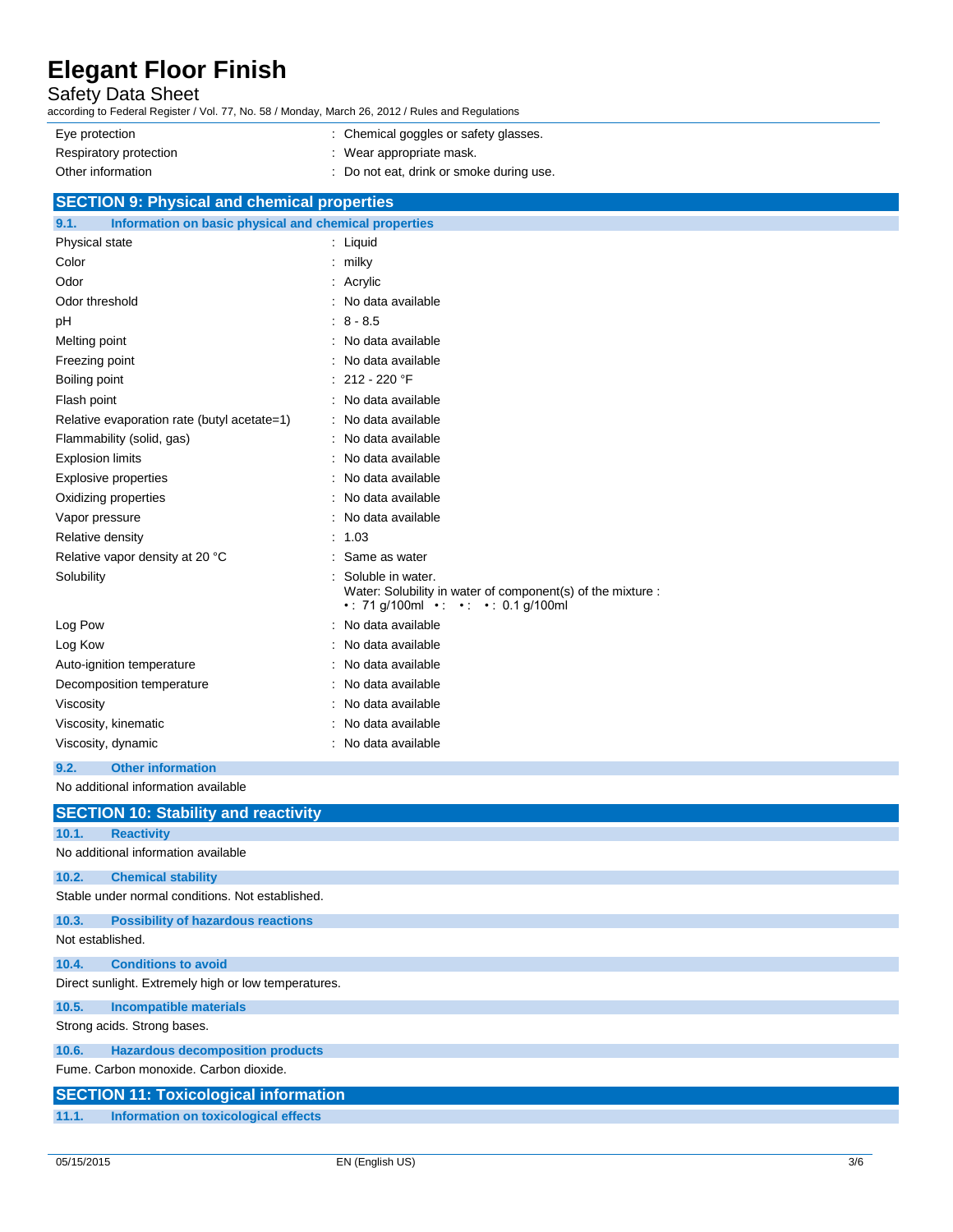## Safety Data Sheet

according to Federal Register / Vol. 77, No. 58 / Monday, March 26, 2012 / Rules and Regulations

| Acute toxicity                                         | Not classified                                                    |
|--------------------------------------------------------|-------------------------------------------------------------------|
| Diethylene Glycol Monoethyl Ether (111-90-0)           |                                                                   |
| LD50 oral rat                                          | 5445 mg/kg (Rat)                                                  |
| LD50 dermal rat                                        | 5940 mg/kg (Rat)                                                  |
| LD50 dermal rabbit                                     | $> 5000$ mg/kg (Rabbit)                                           |
| LC50 inhalation rat (mg/l)                             | $> 5.2$ mg/l/4h (Rat)                                             |
| ATE US (oral)                                          | 5445.000 mg/kg body weight                                        |
| ATE US (dermal)                                        | 5940.000 mg/kg body weight                                        |
| Skin corrosion/irritation                              | Not classified                                                    |
|                                                        | pH: 8 - 8.5                                                       |
| Serious eye damage/irritation                          | Not classified                                                    |
|                                                        | pH: 8 - 8.5                                                       |
| Respiratory or skin sensitization                      | Not classified                                                    |
| Germ cell mutagenicity                                 | Not classified                                                    |
| Carcinogenicity                                        | Not classified                                                    |
| Reproductive toxicity                                  | Not classified                                                    |
| Specific target organ toxicity (single exposure)       | : Not classified                                                  |
| Specific target organ toxicity (repeated<br>exposure)  | : Not classified                                                  |
| Aspiration hazard                                      | Not classified                                                    |
| Potential Adverse human health effects and<br>symptoms | Based on available data, the classification criteria are not met. |

| <b>SECTION 12: Ecological information</b>     |                                                                               |  |
|-----------------------------------------------|-------------------------------------------------------------------------------|--|
| 12.1.<br><b>Toxicity</b>                      |                                                                               |  |
| Diethylene Glycol Monoethyl Ether (111-90-0)  |                                                                               |  |
| LC50 fish 1                                   | 12900 mg/l (96 h; Salmo gairdneri (Oncorhynchus mykiss); Flow-through system) |  |
| EC50 Daphnia 1                                | 3940 mg/l (48 h; Daphnia magna)                                               |  |
| EC50 other aquatic organisms 1                | 10661 mg/l (Echinoidea; Growth)                                               |  |
| LC50 fish 2                                   | 9650 mg/l (96 h; Pimephales promelas; Flow-through system)                    |  |
| 12.2.<br><b>Persistence and degradability</b> |                                                                               |  |
| <b>Elegant Floor Finish</b>                   |                                                                               |  |
| Persistence and degradability                 | Not established.                                                              |  |
| Diethylene Glycol Monoethyl Ether (111-90-0)  |                                                                               |  |
| Persistence and degradability                 | Readily biodegradable in water.                                               |  |
| Biochemical oxygen demand (BOD)               | 0.20 g O <sub>2</sub> /g substance                                            |  |
| Chemical oxygen demand (COD)                  | 1.85 g O <sub>2</sub> /g substance                                            |  |
| ThOD                                          | 1.9078849 g $O2/g$ substance                                                  |  |
| BOD (% of ThOD)                               | 0.11 % ThOD                                                                   |  |
| <b>Bioaccumulative potential</b><br>12.3.     |                                                                               |  |
| <b>Elegant Floor Finish</b>                   |                                                                               |  |
| Bioaccumulative potential                     | Not established.                                                              |  |
| Diethylene Glycol Monoethyl Ether (111-90-0)  |                                                                               |  |
| Log Pow                                       | $-1.19 - 0.08$                                                                |  |
| Bioaccumulative potential                     | Bioaccumulation: not applicable.                                              |  |
| <b>Mobility in soil</b><br>12.4.              |                                                                               |  |
| Diethylene Glycol Monoethyl Ether (111-90-0)  |                                                                               |  |
| Surface tension                               | $0.032$ N/m (25 °C)                                                           |  |
|                                               |                                                                               |  |

**12.5. Other adverse effects**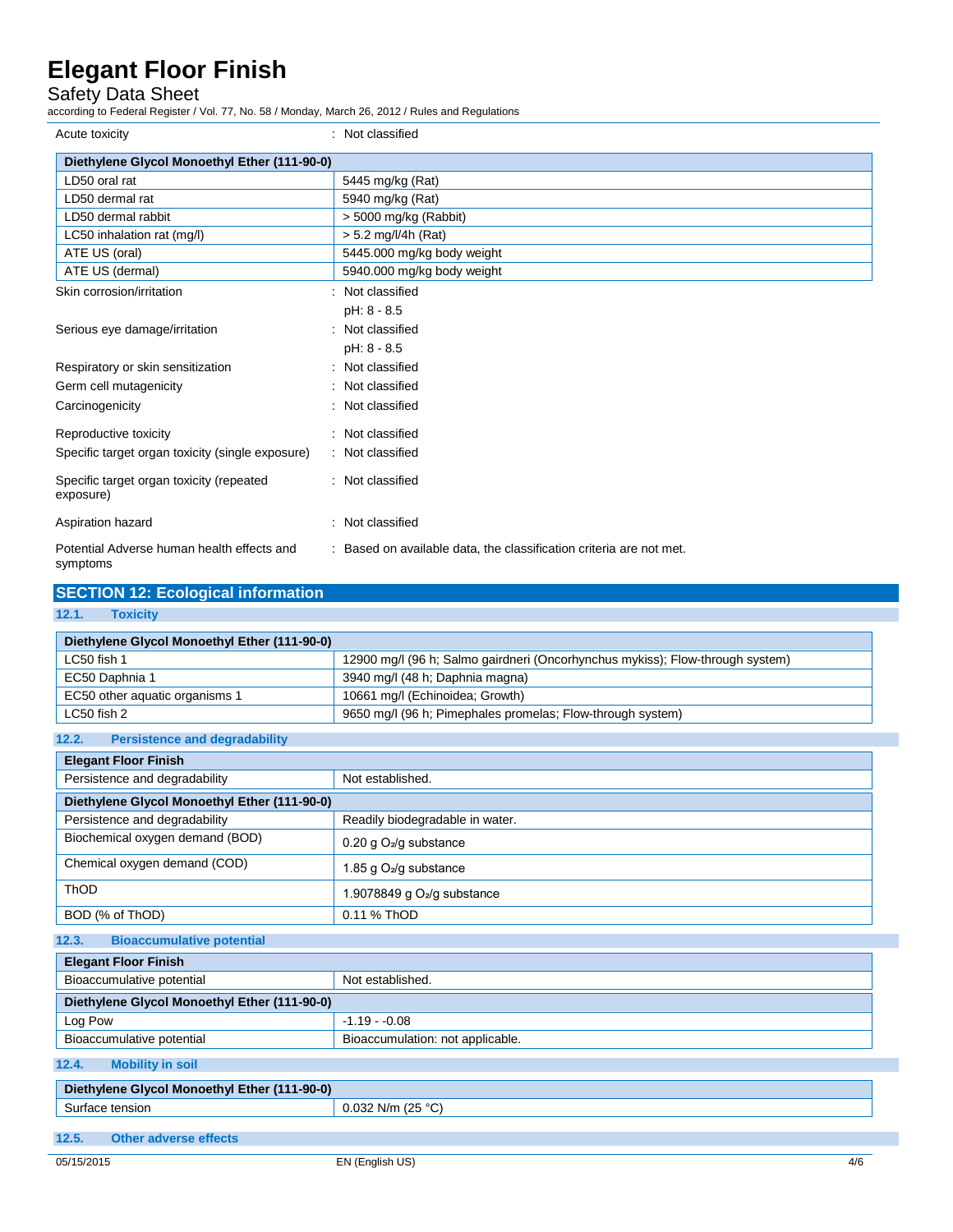### Safety Data Sheet

| Jaiely Dala Jileel<br>according to Federal Register / Vol. 77, No. 58 / Monday, March 26, 2012 / Rules and Regulations |                                                                           |  |
|------------------------------------------------------------------------------------------------------------------------|---------------------------------------------------------------------------|--|
| Effect on the global warming                                                                                           | : No known ecological damage caused by this product.                      |  |
| Other information                                                                                                      | : Avoid release to the environment.                                       |  |
| <b>SECTION 13: Disposal considerations</b>                                                                             |                                                                           |  |
| <b>Waste treatment methods</b><br>13.1.                                                                                |                                                                           |  |
| Waste disposal recommendations                                                                                         | : Dispose in a safe manner in accordance with local/national regulations. |  |
| Ecology - waste materials                                                                                              | : Avoid release to the environment.                                       |  |
| <b>SECTION 14: Transport information</b>                                                                               |                                                                           |  |
| <b>Department of Transportation (DOT)</b>                                                                              |                                                                           |  |

In accordance with DOT Not regulated for transport

**Additional information**

Other information **contains the container of the container of the container of the container of the container of the container of the container of the container of the container of the container of the container of the con** 

#### **ADR**

No additional information available

#### **Transport by sea**

No additional information available

#### **Air transport**

No additional information available

#### **SECTION 15: Regulatory information**

#### **15.1. US Federal regulations**

**Diethylene Glycol Monoethyl Ether (111-90-0)** Listed on the United States TSCA (Toxic Substances Control Act) inventory

#### **15.2. International regulations**

**CANADA** No additional information available

#### **EU-Regulations**

No additional information available

**Classification according to Regulation (EC) No. 1272/2008 [CLP]** No additional information available

**Classification according to Directive 67/548/EEC [DSD] or 1999/45/EC [DPD]** Not classified

#### **National regulations**

No additional information available

#### **15.3. US State regulations**

No additional information available

| <b>SECTION 16: Other information</b> |            |
|--------------------------------------|------------|
| Revision date                        | 04/15/2015 |
| Other information                    | None.      |

Full text of H-phrases:

| =ve<br>-         | $+0.00r$<br>$\sim$<br>eve<br>.ater<br><b>10/AVC</b><br>זב<br>ъ.<br>בנונוו<br>. JI V<br>- LF<br>-<br>$\sim$<br>. |
|------------------|-----------------------------------------------------------------------------------------------------------------|
| H319<br>. .<br>_ | rritation)<br>$\bigcirc$<br>serious<br>$-55$                                                                    |